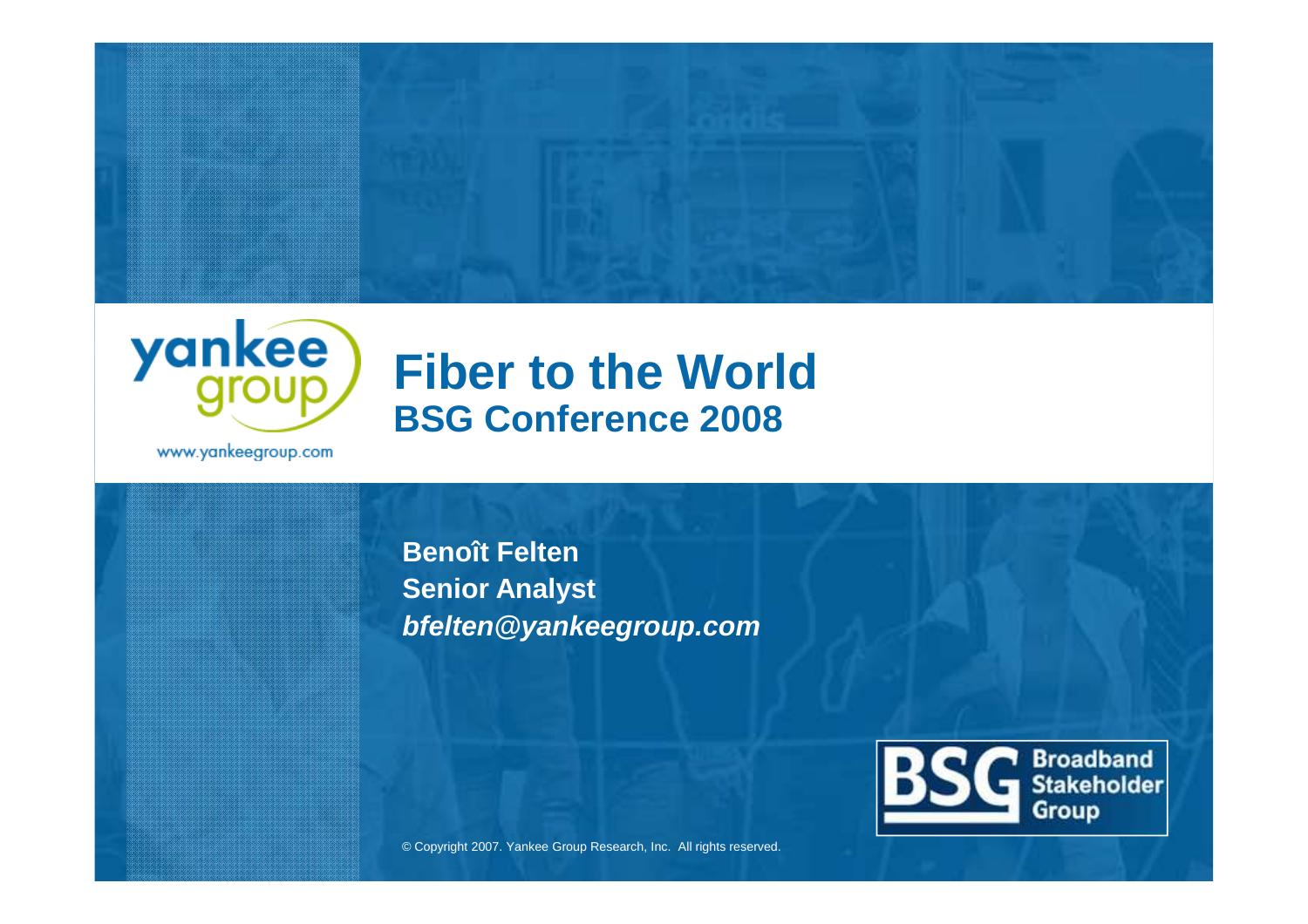### **FTTx: the global view**

- **Various organisations track FTTx growth, including the FTTH Council and the OECD.**
- • **OECD countries represent around 20 million FTTH subscribers overall (Source: OECD)**
- **Year on year growth is very significant at +47%.**



#### Economies with the Highest Penetration of Fiber-to-the-Home / Building+LAN

April 3rd, 2008 **Page 2** 

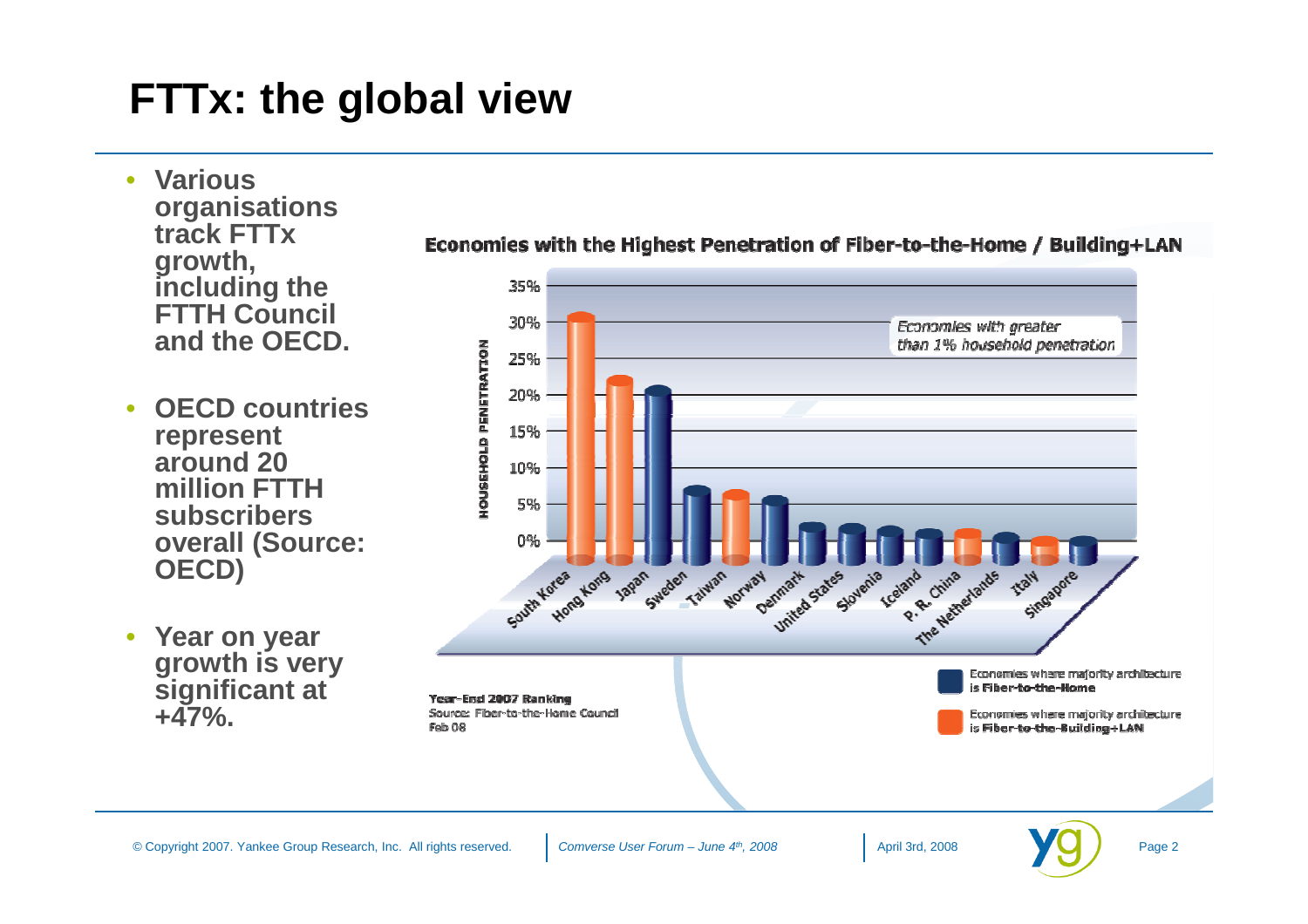# **A World of Fiber**

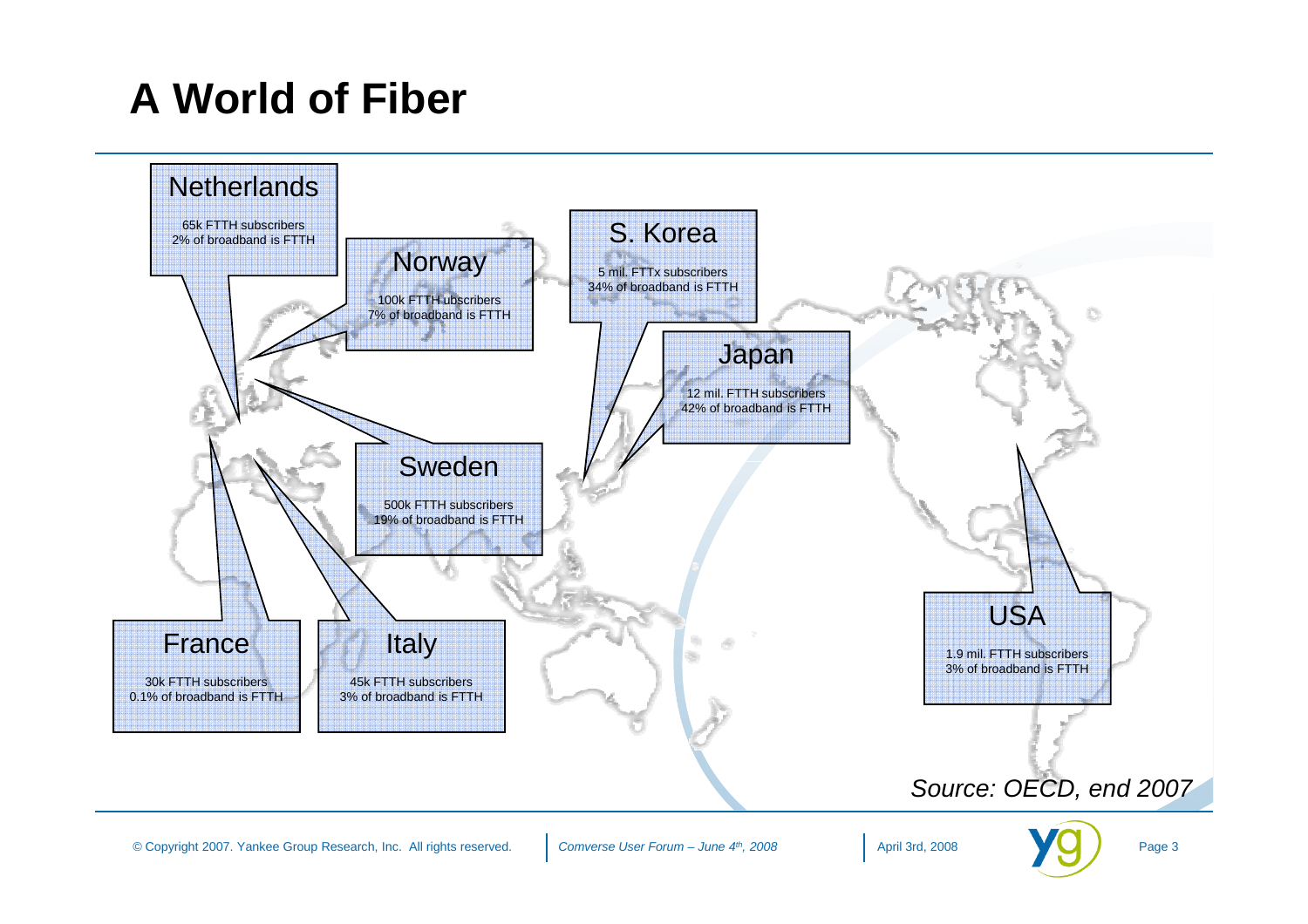### **What's the takeup of deployed NGNs ?**

- **Takeup is crucial to both the financial viability of NGN projects and the wider economic impact of next generation broadband.**
- • **Takeup rates vary wildly, but existing projects already allow a number of key conclusions:**
	- Take-up rates are lower in areas where infrastructure based competition is •existing (ex. Cable)
	- •Take-up rates are higher on local projects
	- Take-up rates are higher in rural or underserved areas•
	- Take-up rates are higher with Open Access on the service layer •

| <b>Project</b>      | <b>Country</b> | <b>Homes</b><br><b>Passed</b> | <b>Takeup</b> | <b>Yrs sincel</b><br>roll-out |
|---------------------|----------------|-------------------------------|---------------|-------------------------------|
| <b>Orange</b>       | <b>FR</b>      | 146 000                       | $~1.5\%$      |                               |
| <b>Pau BC</b>       | FR (Pau)       | 43 000                        | 15%           | $\overline{2}$                |
| <b>Verizon FiOS</b> | <b>USA</b>     | 10 000 000                    | 23%           | 2                             |
| ViaEuropa           | SE (Lünd)      | 10 000                        | 25%           |                               |
| <b>Lyse Tele</b>    | NO (Stavänger) | 192 000                       | 60%           |                               |
| MälarEnergi         | SE (Västerås)  | 37 000                        | 75%           | 8                             |
| <b>NTT</b>          | JP             | 42 630 000                    | 21%           | 6                             |

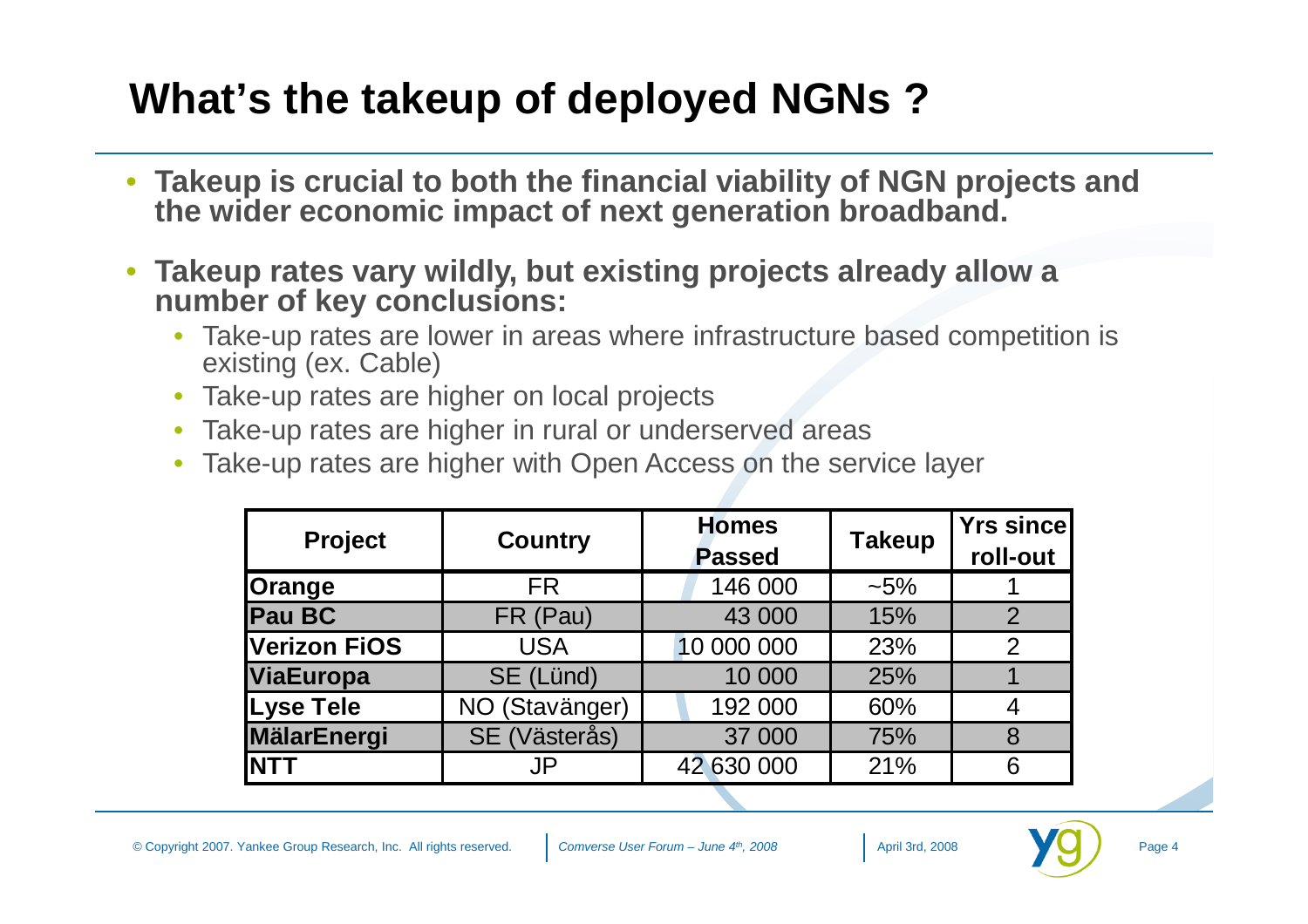### **So what service levels do they actually get?**

- • **Bandwidth offerings for internet access are largely independant of the technology and usually dictated more by competitive pressure (speed sells!)**
- • **Bandwidth is rarely guaranteed although Asian service providers are starting to integrate QoS in their offers (NTT, HKBN)**
- • **On-net bandwidth and offnet bandwidth are increasingly dissociated due to transit costs**
- • **Low latency is often ignored but crucial benefit, especially for business customers and online gamers.**



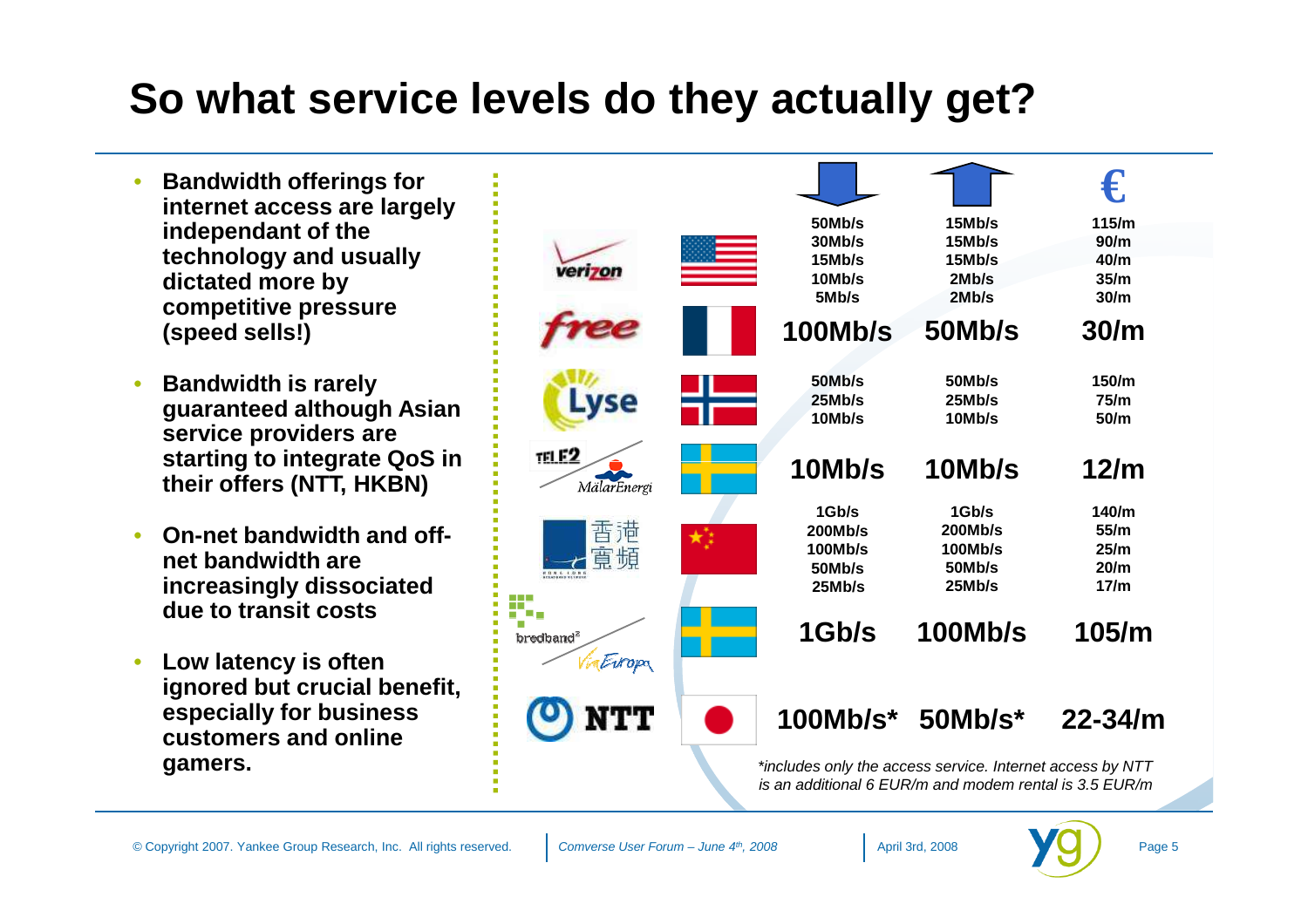### **What are people using this bandwidth for?**

**What are the new services over FTTx?**

**What's the impact of FTTx on transit and peering?**

**What are the wider economic benefits?**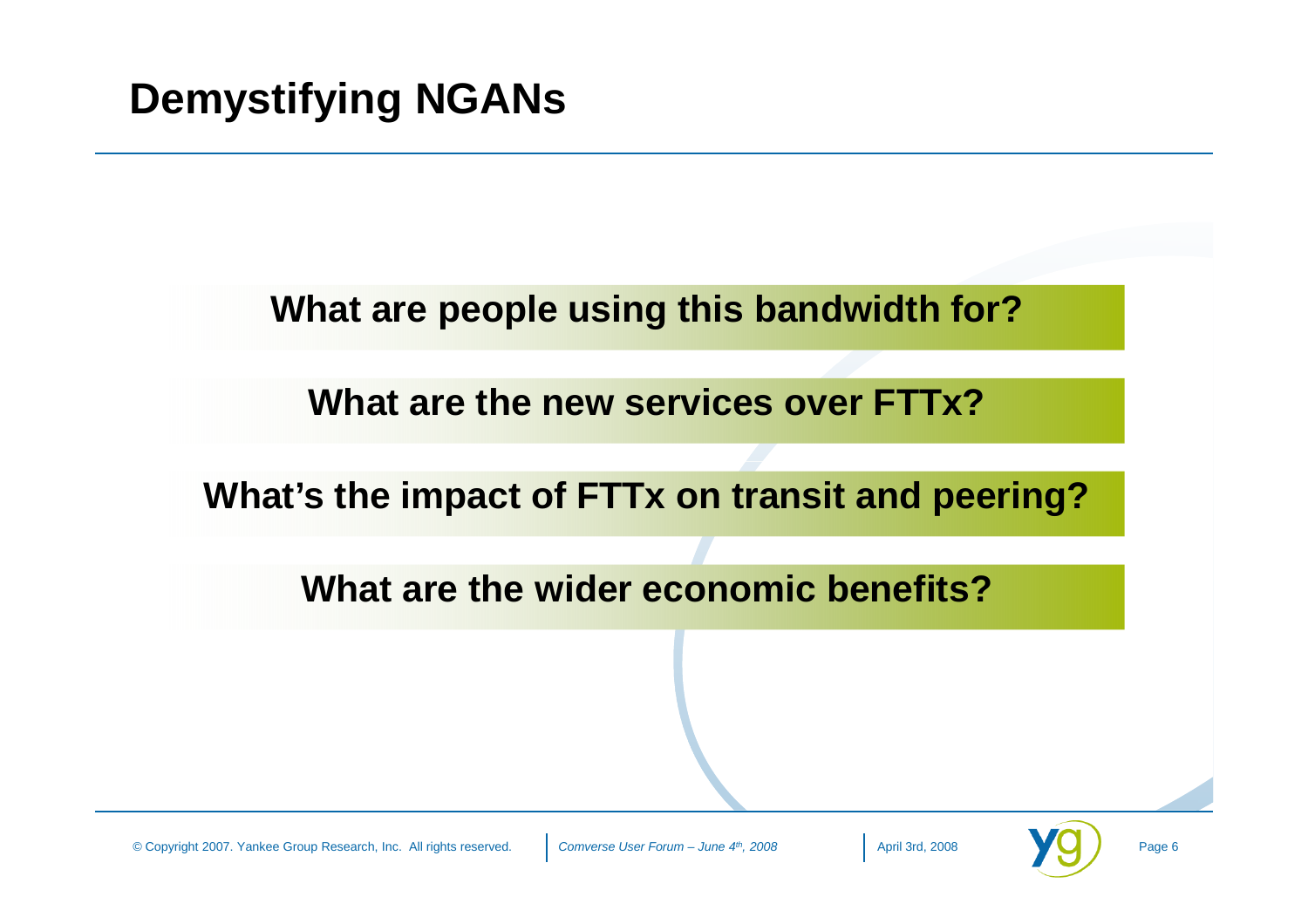# **A framework to analyse NGAN advancement**

- • **When assessing NGN advancement in various countries, it is often not enough to look at figures. Other aspects are equally as important.**
- $\bullet$  **The following high-level framework offers a broader definition of advancement**

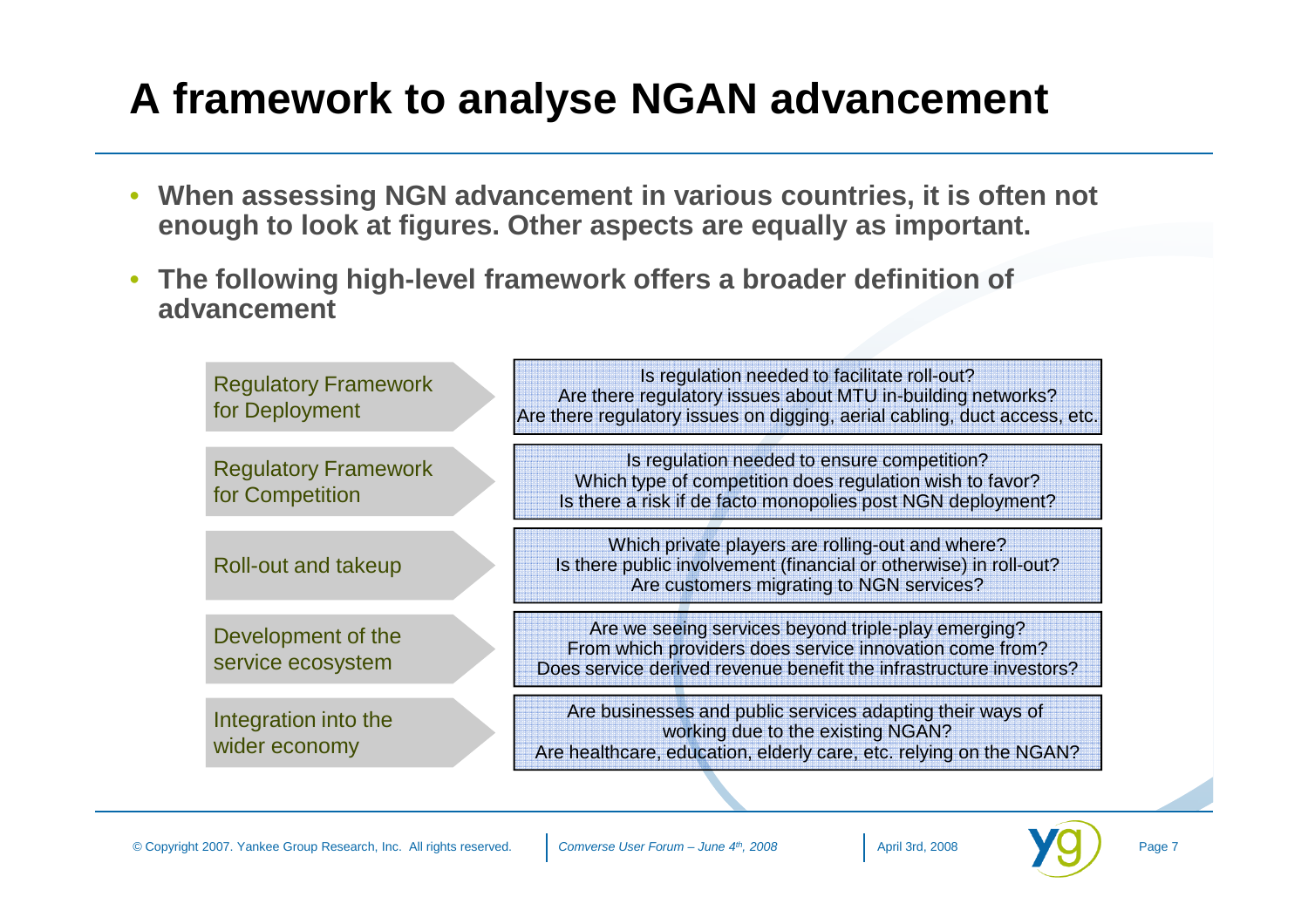### **Focus: Japan**



- **Japan is the most advanced in deployment by far, but take-up is only "exploding" now. As a consequence, Japan doesn't have such an advance when it comes to services and wider economic integration.**
- **The USA has a clear framework for deployment, controversial as it may be. With only one large-scale player deploying though, coverage growth will be slow and uneven for a long time.**
- $\bullet$  **Sweden is very advanced in roll-out with a good take-up rate overall, and certainly the most advanced country when it comes to services.**
- $\bullet$  **France is not as advanced as is often suggested, but with 4 competitive operators investing a lot of money in deployment, when the hurdles go, things will happen fast.**



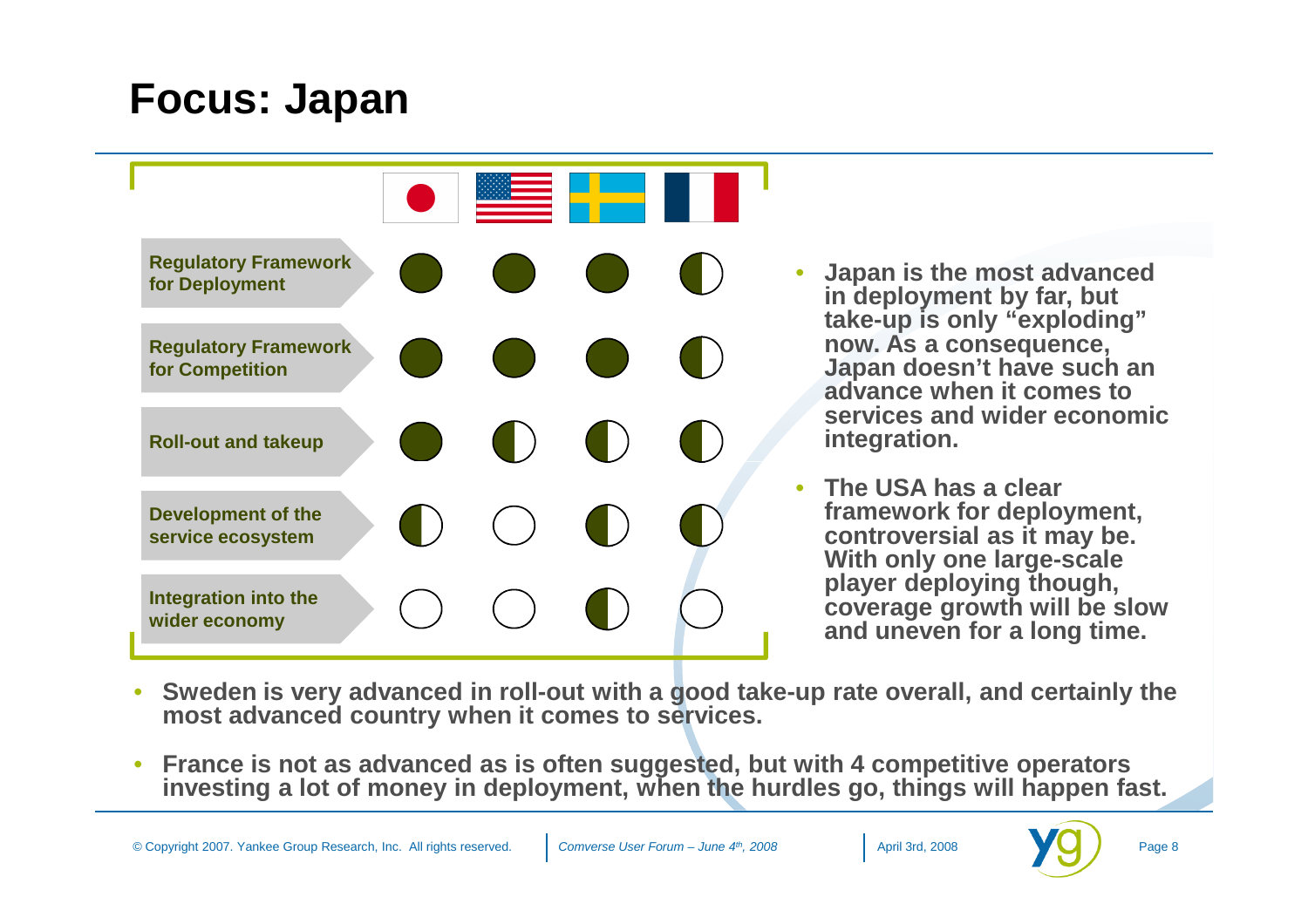### Yankee Group: The Global Connectivity Experts<sup>™</sup>

- The first independent technology research and consulting firm, trusted for nearly 40 years
- The only firm focused exclusively on the **global connectivity revolution**
- Subscription research, forecasts, surveys, tools, inquiry, consulting, events
- Global in mission, presence, and influence
- Rigorous methodologies and unique insight



April 3rd, 2008 **Page 9**